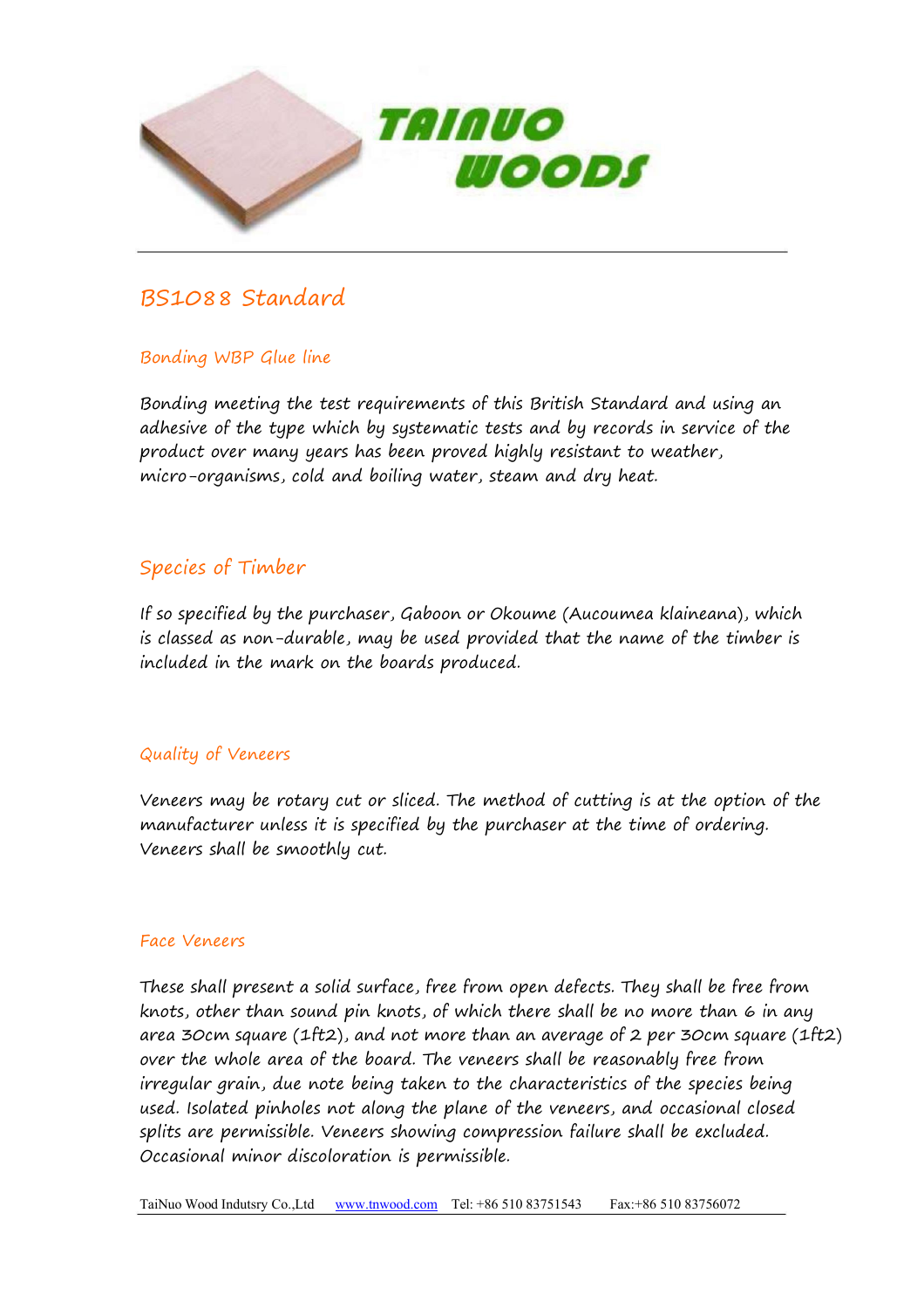

There shall be not more than one edge joint in any 30cm (1ft2) width of the board, and the veneers shall, when jointed, be matched for color. There shall be no end joints.

## Core Veneers

The requirements for core veneers shall be the same as those for face veneers, with the following exceptions. Small splits are permitted, and there is no limitation on the number of pin knots or edge joints. Discoloration is permissible, provided this is free from dote. Veneers need not be matched for color. There shall be no end joints.

## Limits of Manufacturing Defects in Plywood

Defective Bonding Not Permitted

Pleats and overlaps Not Permitted

Gaps In faces. Not permitted. Occasional gaps that occur during manufacture may be repaired by means of well-fitted veneer inserts bonded with a complying adhesive. In Cores. In any edge of a board, not more than one gap, which shall be not wider than 0.5mm. Obviously the presence of defects in cores can only be judged by the appearance of the edges.

#### Moisture Content.

At the time of leaving the factory, finished boards shall have moisture content from 6 to 14%.

#### Finishing.

TaiNuo Wood Indutsry Co.,Ltd www.tnwood.com Tel: +86 510 83751543 Fax:+86 510 83756072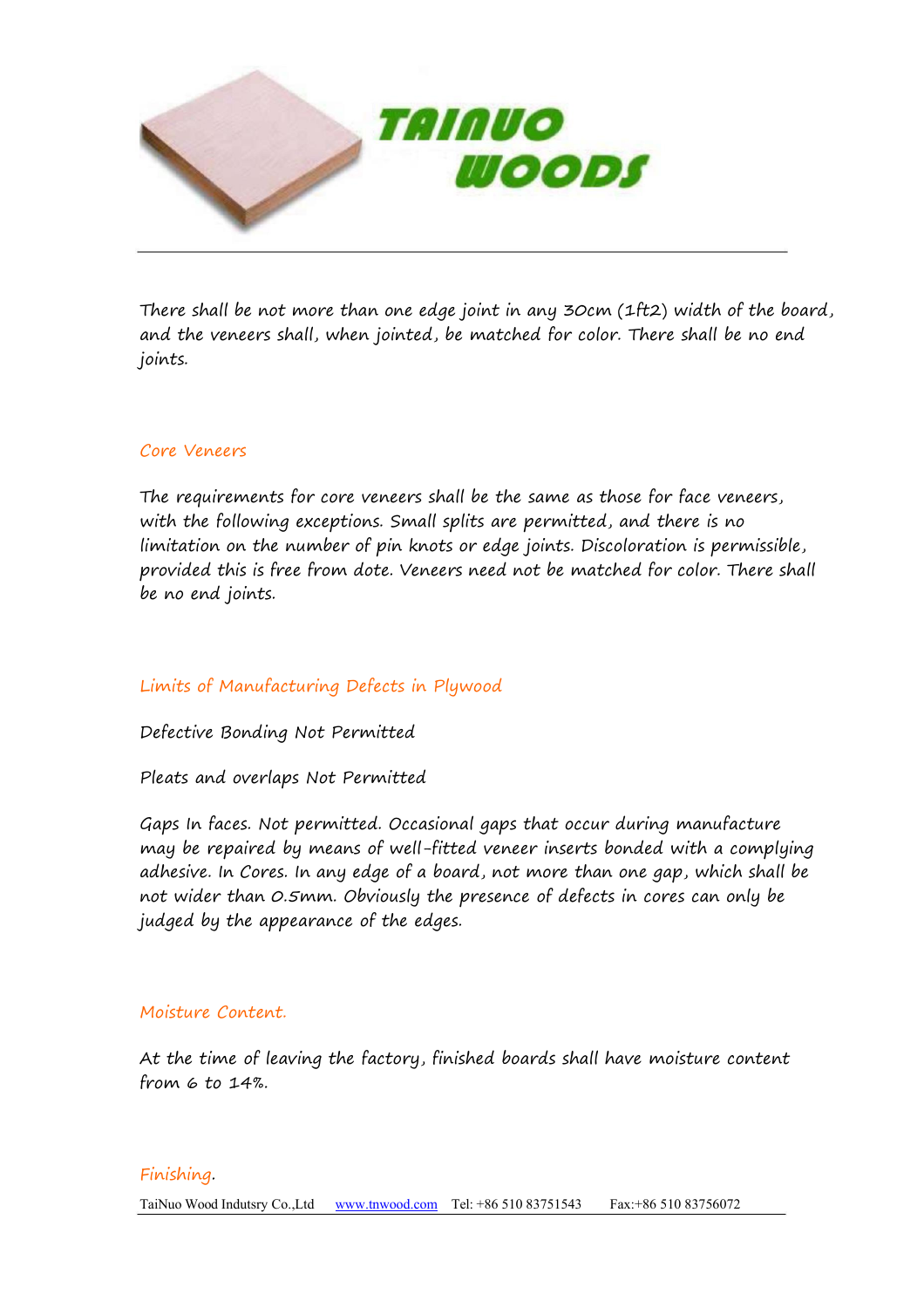

Boards will be sanded on both sides equally

## Length & Width.

The length or width of a board produced as a standard size shall not be less than the specified size nor more than 6.3mm (0.25") greater than the specified size

#### Squareness.

The lengths of the diagonals of a board shall not differ by more than 0.25% of the length of the diagonal.

#### Thickness:

Tolerances vary as follows.

4mm +.02/-0.66mm +.04/-0.65 9mm +.06/-0.75 12mm +.09/-0.82

15mm +.1/-0.9 18mm +.12/-0.98 22mm +.16/-1.08 25mm +1.8/-1.16

From the above we can assume that 6mm material will arrive at thickness' between 6.04mm and 5.35mm.

#### Face Veneer thickness:

For any three-ply construction, which applies to 3 and 4mm material, each face veneer shall be not thinner than 1/8" of the total thickness of veneers assembled dry.